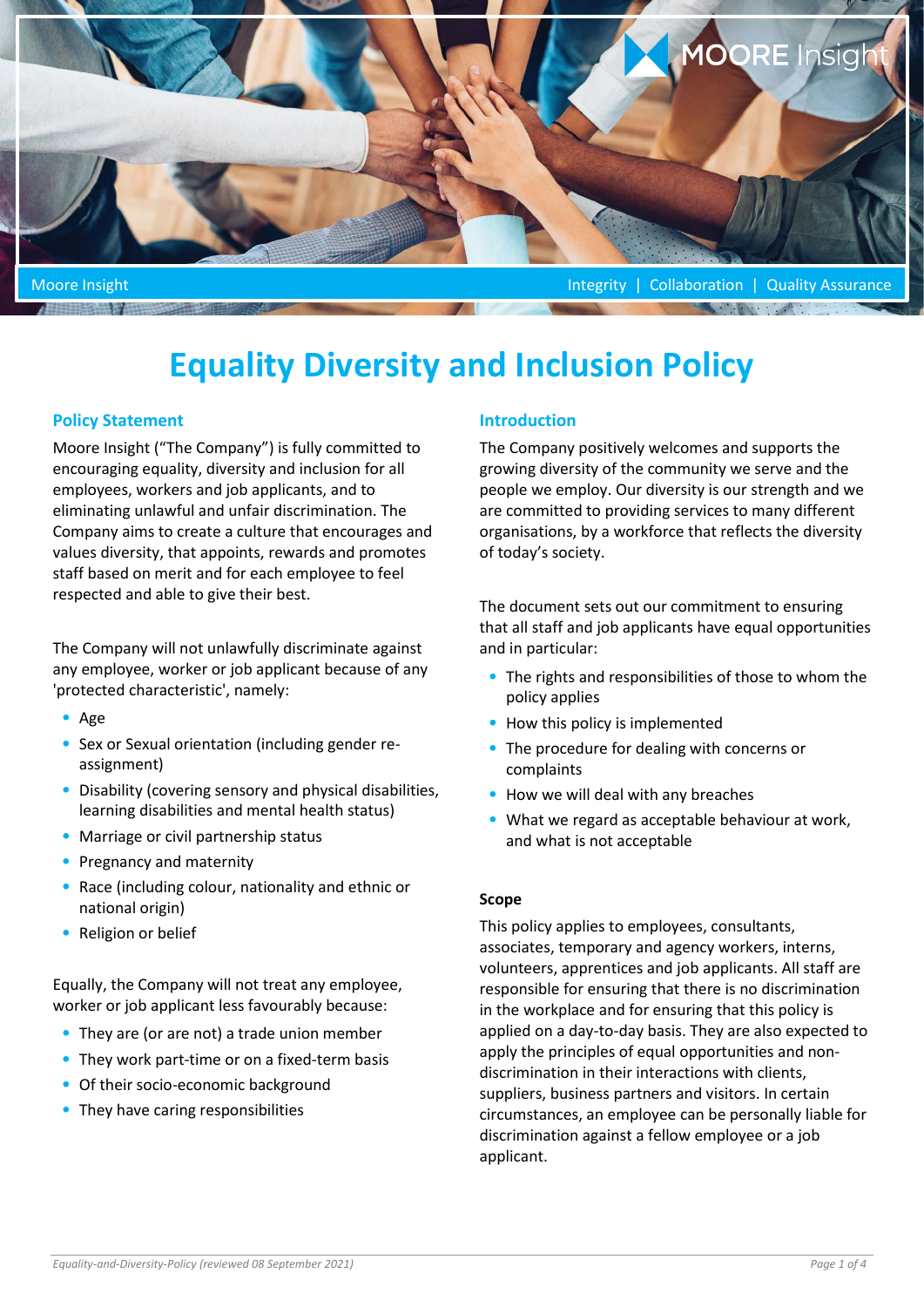

## **Forms of Discrimination**

As set out in the policy statement, there should be no discrimination because of any of the protected characteristics. Discrimination may occur in the following forms:

#### **Direct Discrimination**

This is treating someone less favourably (or, in the case of pregnancy and maternity, unfavourably) because of a protected characteristic.

#### **Indirect Discrimination**

This is treating a group of people in the same way, but in a way which adversely affects those with a protected characteristic. Such treatment is unlawful unless it can be objectively justified.

#### **Victimisation**

This is treating someone less favourably because they have alleged discrimination or asserted their right not to be discriminated against because of a protected characteristic.

#### **Harassment**

This is unwanted conduct, related to a protected characteristic, which has the purpose or effect of creating an intimidating, hostile, degrading, humiliating or offensive environment for someone or violating their dignity. Harassment may also be of a sexual nature. It may also occur where someone harasses the victim, the victim either rejects or submits to the harassment and, because of that rejection or submission, that person then treats the victim less favourably.

## **Discrimination Arising from Disability**

This is unfavourable treatment of the disabled person because of something arising in consequence of their disability. Such treatment is unlawful unless it can be objectively justified.

To ensure this the company has a duty to make reasonable adjustments. This comprises three requirements, each of which arises where a disabled person at a substantial disadvantage in relation to a 'relevant matter':

The first is a requirement where a provision, criterion or practice puts a disabled person at a substantial disadvantage in relation to a relevant matter in comparison with persons who are not disabled, to take such steps as it is reasonable to have to take to avoid the disadvantage.

The second is a requirement where a physical feature puts a disabled person at a substantial disadvantage in relation to a relevant matter in comparison with persons who are not disabled, to take such steps as it is reasonable to have to take to avoid the disadvantage.

The third is a requirement, where a disabled person would, but for the provision of an auxiliary aid, be put at a substantial disadvantage in relation to a relevant matter in comparison with persons who are not disabled, to take such steps as it is reasonable to have to take to provide the auxiliary aid.

## **Disability Code of Practice**

The Company values the individual contribution of all (including prospective) employees from all sectors of the community at large. The Company recognises the value of diversity in the workforce, including people with disabilities. The Company, therefore, operates the following Code of Good Practice on Disability:

- The Company takes reasonable steps to ensure that the working environment, working practices and terms and conditions of employment do not prevent disabled people from taking up and maintaining positions for which they are suitably qualified.
- The Company bears in mind the desirability of avoiding barriers to the employment of disabled people when acquiring and fitting out buildings with equipment and devising working practices.
- The Company takes steps to ensure that disabled people have the same opportunities as other employees to develop their full potential.
- Reasonable adjustments will be considered, to enable or assist employees or prospective employees to be employed in a particular job.
- Any employee who becomes disabled whilst in employment will be given the full support of Management to maintain a job appropriate to his/her experience and abilities.

If any employee knows or believes they might be disabled, they are encouraged to discuss this with their line manager, so that the Company can ensure they are given the opportunity to achieve their full potential and that it complies with its responsibilities.

This policy does not form part of an Employee's Contract of Employment.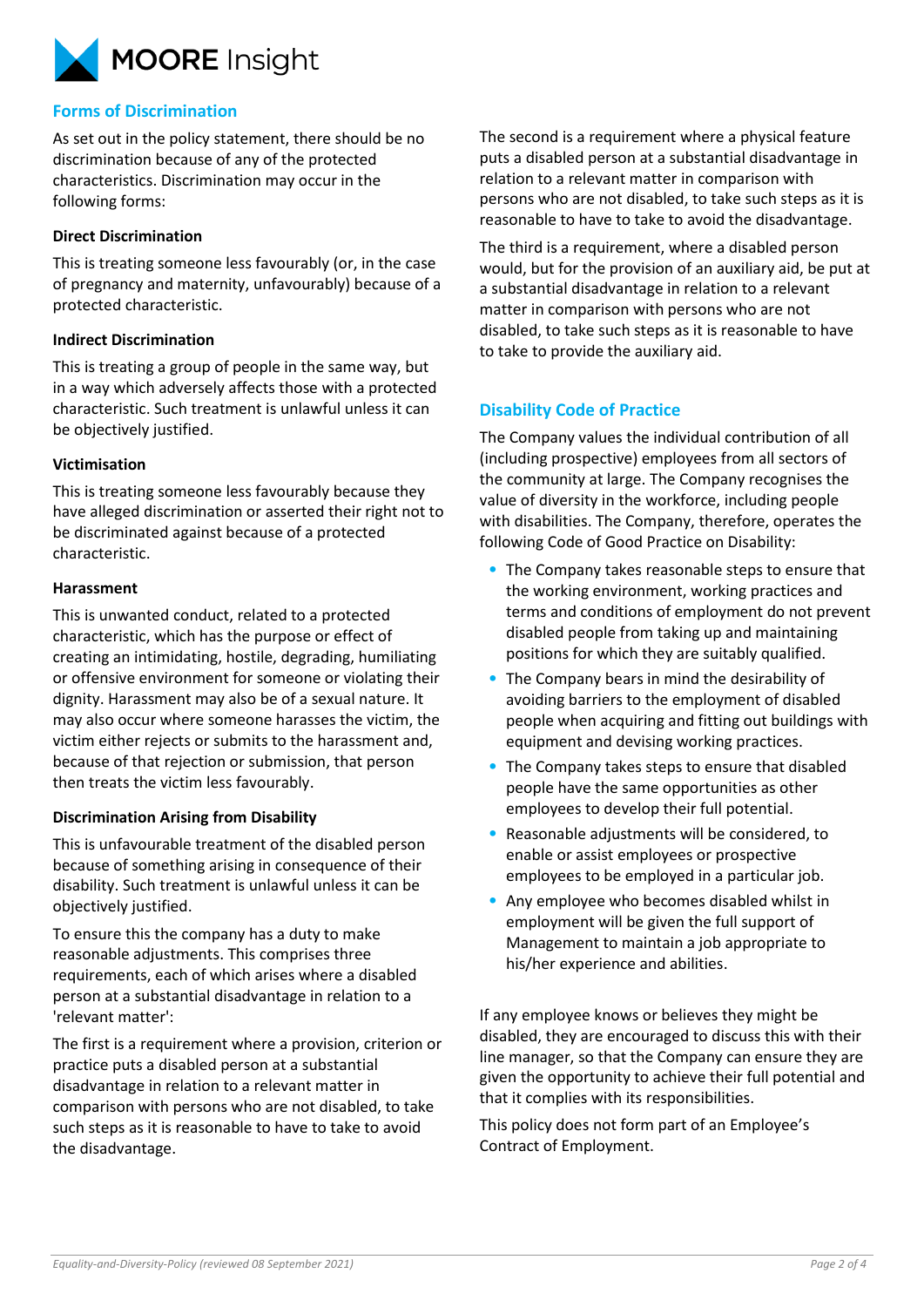

## **Manager Responsibility**

Where a Manager becomes aware of an allegation of discrimination, victimisation or harassment of an employee or of a member of the public in connection with the Company's activities, they will (whether or not a formal complaint has been made) discuss it with the employee.

## **Employee Responsibility**

Every employee must take reasonable steps to ensure that acts of discrimination, victimisation or harassment do not occur and must report any incidents to their Line Manager. Employees who believe they are the victims of such acts may raise the matter with their Manager without the need to make a formal complaint. Employees who believe they are victims of such acts are encouraged to use the complaints procedure as set out within this policy.

It is the Company's aim to resolve any complaints as quickly as possible. All complaints will be treated seriously and with appropriate confidentiality. The complaints procedure is set out below.

## **Conclusion**

The principles set out in this policy apply both inside and outside the workplace in a work-related context, such as on business trips, customer or supplier events or work-related social events.

We will appoint, train, develop, reward and promote on the basis of merit and ability.

We will ask all new employees to complete an equal opportunities monitoring form, so that we can monitor the break down of the workforce regarding information such as age, gender, ethnic background, sexual orientation, religion or belief and disability in encouraging equality, diversity and inclusion and in order to monitor if we are meeting the aims and commitments set out in this policy.

Employees will be protected from discrimination, victimisation or harassment for making such a complaint or assisting in an investigation in good faith. Complaints of this nature will be dealt with seriously, in confidence and as soon as possible. Any acts of retaliation or intimidation against an employee will be treated as a disciplinary offence.

The Directors and Senior Management of Moore Insight are committed to implementing this policy which will be updated on a periodic basis.

Training, where necessary, will be provided for all employees to make sure that this policy is adhered to.

#### **Contacts**

If there are any questions regarding this policy or if you would like to contact us, please send an email to [HR.Team@moore-insight.com.](mailto:HR.Team@moore-insight.com)

Moore Insight St. James House, Vicar Lane, Sheffield, S1 2EX T +44 (0)20 7952 4691 [www.moore-insight.com](http://www.moore-insight.com/)